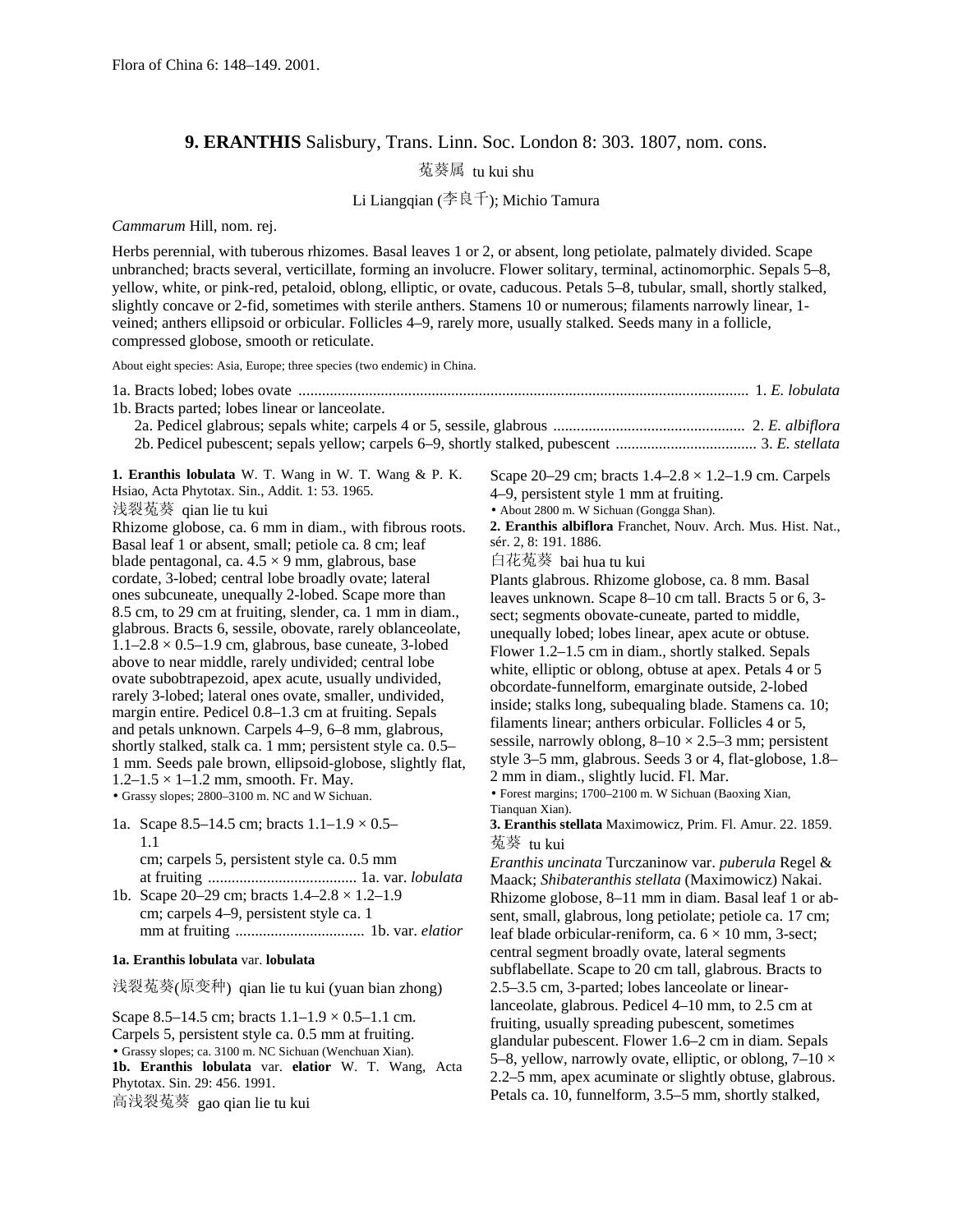Flora of China 6: 148–149. 2001.

distally bifurcate. Stamens 5–7 mm, glabrous; anthers ca. 1.2 mm. Follicles 6–9, glandular pubescent, stalk ca. 2 mm; persistent style ca. 3 mm. Seeds dark purple, subglobose, ca. 1.6 mm in diam. Fl. Mar–Apr, fr. May. Forests, grasslands. Jilin, Liaoning [N Korea, Russia (Far East)].